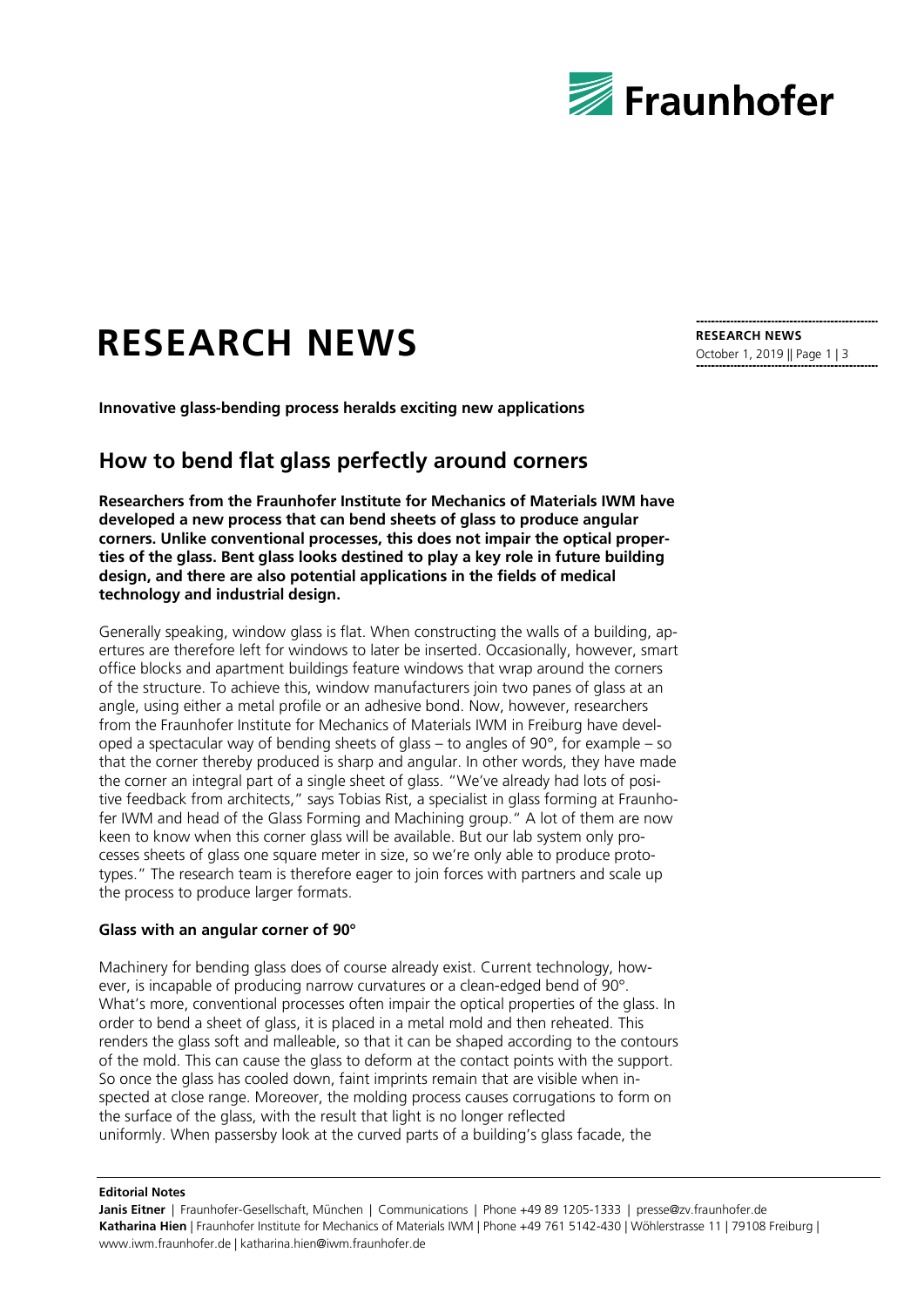

reflections of objects such as trees or street signs therefore appear distorted. Similarly, objects viewed from within the building look strangely skewed.

# **Special kiln developed in-house**

The team from Fraunhofer IWM has circumvented this problem by developing their own kiln. Instead of heating the entire sheet of glass until it becomes soft, only the area of the glass where the actual bending is to take place is heated to that point. This is done by means of a laser and mirrors, which guide the powerful beam along the bend line. The kiln is heated to around 500° Celsius, just below the so-called glass transition temperature, at which point glass becomes soft. "And then the laser only has to heat the glass at the relevant area by a few more degrees until it reaches the glass transition temperature, and we are able to bend it," Rist explains. In this case, bending is accomplished by means of gravity. In the kiln, the sheet of glass rests on a support that only extends as far as the line of the future bend. Once the laser has heated the glass along this line, the sheet of glass becomes soft and bends purely through the force of gravity. Since only the line of the bend is heated until soft, rather than the entire sheet, there are no imprints created where the sheet rests on the support. In other words, the glass remains perfectly smooth except for where it has been bent.

## **Graduated bend radii for sandwich structures**

In developing the process, the researchers first constructed sophisticated computer models of the bending process. This showed them how fast the laser has to travel in order to ensure that the glass becomes soft in the required manner and as uniformly as possible. Since glass is a poor thermal conductor, it was also important to calculate how rapidly the heat from the laser penetrates from the surface to within the glass and the extent to which the heat from the laser spreads laterally from the laser point into the sheet of glass. Armed with the knowledge gained from the modeling process, the researchers then set about experimenting. "We now know how to control the laser in order to bend glass of the required thickness to achieve the exact angle – or bend radius – we want," says Rist. "We're the first to be able to produce a 90° bend like this. Architects who've seen the results are really excited." Furthermore, the process can also be used to bend a series of glass sheets to specific, graduated radii so as to produce sandwich structures and sheets of laminated, safety and insulating glass.

According to Rist, there are potential applications in many other areas apart from architecture as well – including industrial design. For example, this technique could be used to cover household appliances with a continuous sheath of glass, instead of the usual combination of plastic and metal sheets. This glass skin would extend down from the top to the angled front of the appliance, without gaps or joints, and cover a touchscreen control panel. Such a design would be not only highly attractive but also simple to clean on account of the gap-free surface.

**RESEARCH NEWS** October 1, 2019 || Page 2 | 3